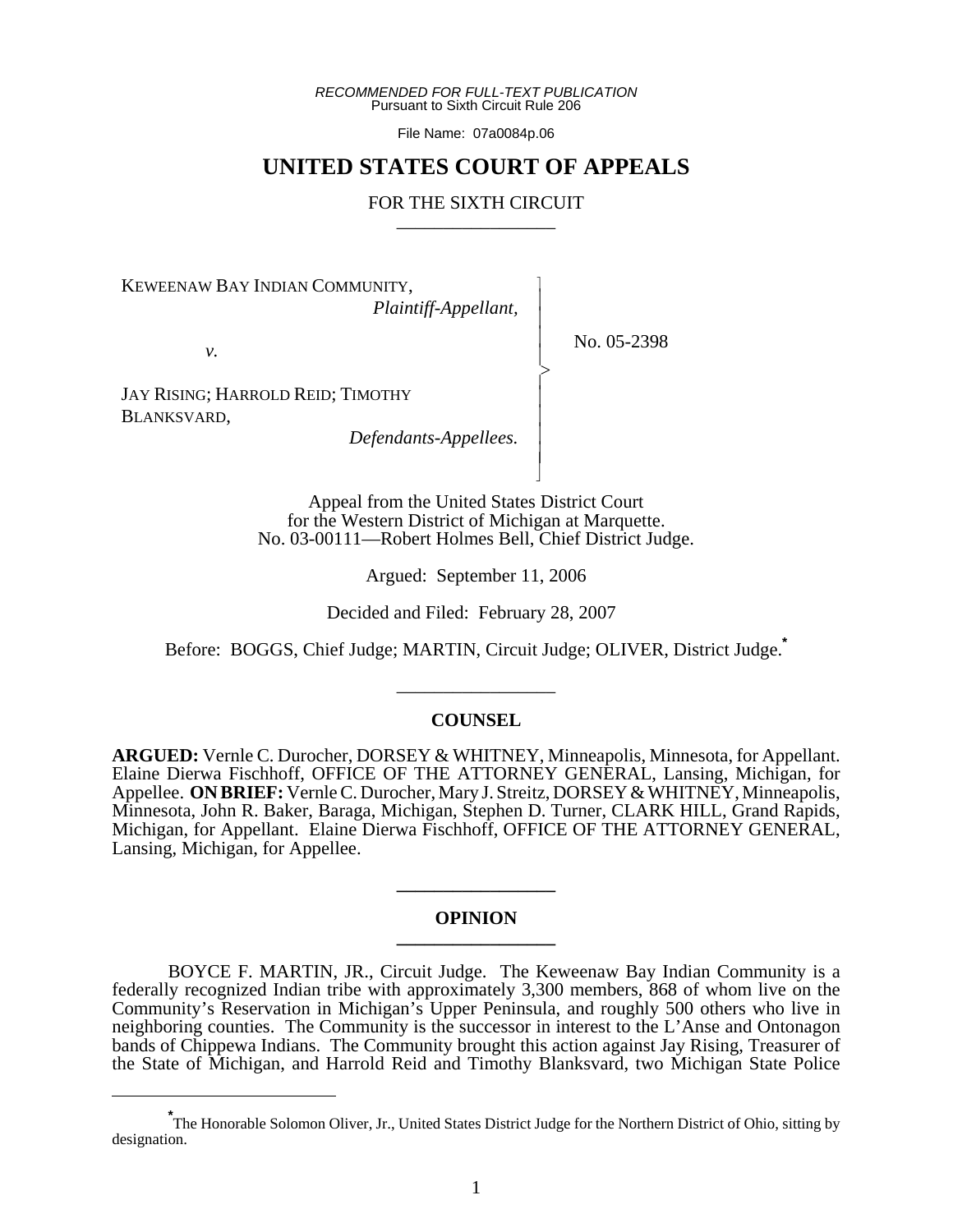Officers, to challenge the state's efforts to tax tobacco products sold by the Community and several searches and seizures of tobacco products shipped to the Community. The district court dismissed the Community's claims after granting two separate motions for summary judgment brought by the state defendants.

I.

The State of Michigan imposes an excise tax on the sale of tobacco products through its Tobacco Products Tax Act ("TPTA"), Mich. Comp. Laws §§ 205.421-205.436. The TPTA requires those who manufacture, transport and sell tobacco products to obtain a license to "purchase, possess, acquire for resale, or sell a tobacco product." Mich. Comp. Laws § 205.423(1). The TPTA states that its intent is to levy the tobacco tax against the consumers of tobacco products, although it is the licensee's responsibility to collect and account for the tax. Mich. Comp. Laws §§ 205.427a, 205.427(2). In light of the unique sovereign status of Indian tribes located within the state, Michigan cannot tax cigarettes sold on an Indian reservation to tribal members for their own use, unless authorized to do so by Congress. *Wagnon v. Prairie Band Potawatomi Nation*, 126 S. Ct. 676, 681 (2005). At the same time, however, the state can tax sales made by a tribe to individuals who are not tribal members.

In light of these limitations, a state like Michigan is faced with a somewhat complicated collection scheme when, as a general matter, it seeks to collect an excise tax through sellers of tobacco products, which sometimes include Indian tribes. Michigan has approached this situation by entering into agreements with tribes that govern the imposition of taxes on tobacco products, as well as certain other products such as gas and diesel fuel. The Community was party to such an agreement with the state from 1977 until the state terminated it in 1997. During the late 1990s, Michigan began negotiating with eleven of the twelve federally recognized Native American tribes in the state in an effort to enter into comprehensive tax agreements covering multiple tax issues, including cigarette taxes. Revised agreements were reached with eight of the tribes, which give them the option of selling untaxed tobacco products to tribal members who reside within a negotiated Agreement Area under either a quota or a refund system. The state has been unable to reach agreement with the other three tribes, including the Community. Upon the termination of the previous tax agreement in 1997, the Community began to sell tobacco products on its Reservation and trust lands to all of its customers, tribal members and non-members alike, free of the Michigan tobacco products tax.

By letter dated December 8, 1999, Michigan State Treasurer Mark A. Murray informed all of the federally recognized tribes within the state that Michigan had changed the manner in which it would collect Michigan's tobacco and motor fuel taxes.

To more effectively facilitate the collection of these taxes, the State will now require all wholesalers and/or unclassified acquirers to collect these taxes at the point of sale even where the retail purchaser is an Indian Tribe or tribal-member. In addition, all packs of cigarettes sold at retail from within Indian Country will bear a special stamp applied by the wholesaler to clearly indicate that tax has been paid. . . . The State of Michigan fully recognizes that Indian Tribes and their members are exempt from Michigan's motor fuel and cigarette taxes where the taxed activity takes place within their respective Indian Country. Therefore, retailers located within Indian Country can file for a refund on sales to that Tribe or its members.

As set forth in the letter, the state made available a refund system for tribes that do not have a comprehensive tax agreement with the state, beginning on January 1, 2000. Under the refund system, tribes can purchase taxed tobacco products from entities that are licensed under the TPTA, and subsequently file claims for refunds of the tobacco taxes on sales to their qualified members.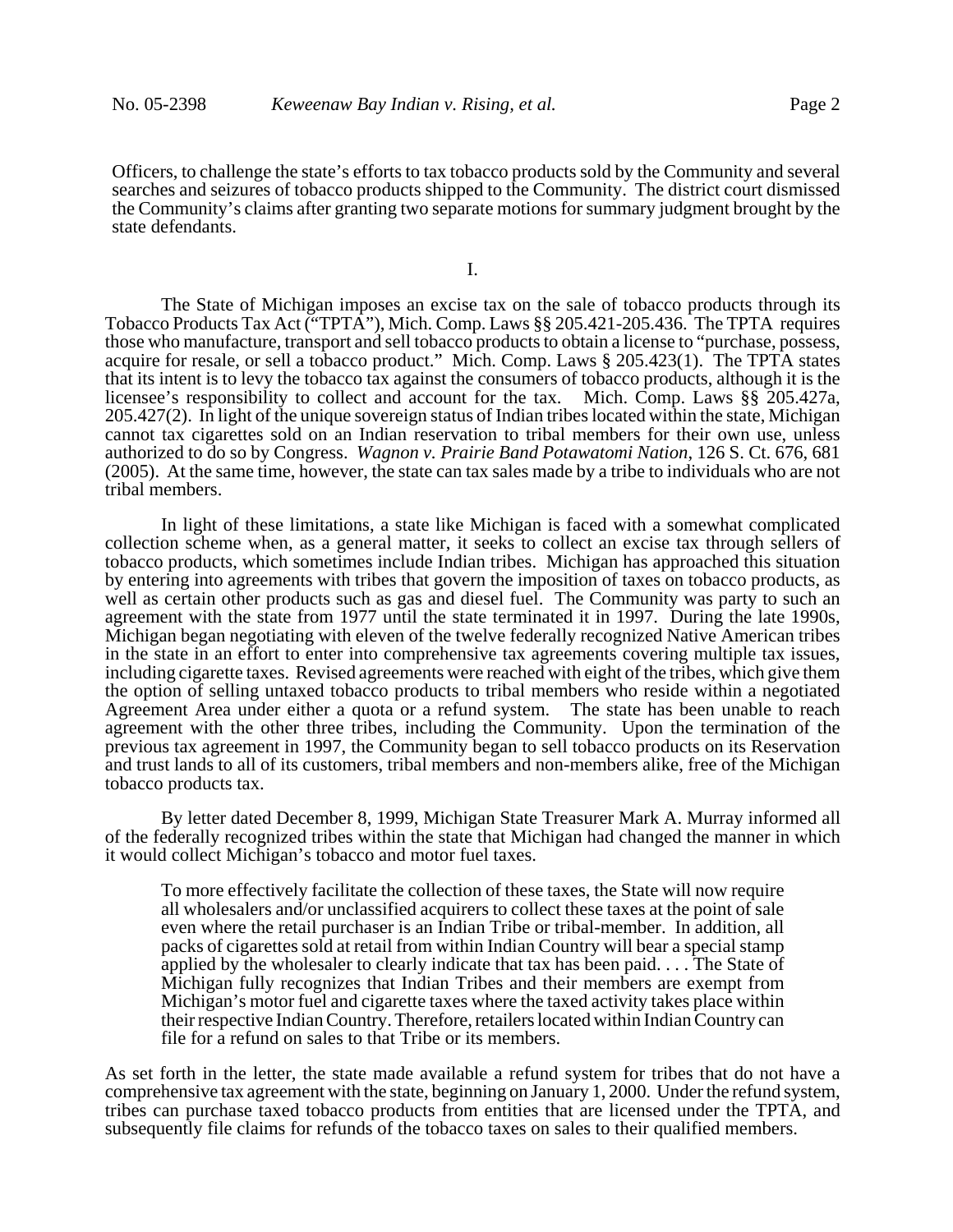Despite the refund system, the State Treasury Department began receiving numerous complaints from competitors of tribal businesses that the tribes were selling large quantities of cigarettes at a price below the wholesale cost of tax-prepaid cigarettes. The Treasury Department confirmed the complaints through multiple purchases made by its employees of unstamped, untaxed cigarettes from Native American businesses, including some run by the Community and its members. In January 2000 the Michigan State Police Tobacco Tax Team began investigating whether Michigan Indian tribes were importing untaxed tobacco products in violation of the TPTA. The state seized cargos of untaxed cigarettes from delivery trucks in transit to Native American retailers in the Upper Peninsula in 2000 and 2001. In 2001 the state seized untaxed tobacco products being transported to the Community's Pines Convenience Center.

In an effort to prevent further seizures of tobacco products purchased by the Community for retail sale, the Community began arranging to receive tobacco products through the mail rather than by truck delivery. The state police, who had been investigating other potential avenues for the importation of untaxed cigarettes after the seizures made from delivery trucks, were informed by United States postal workers in the Upper Peninsula that cigarettes were being shipped through their mail processing centers. The boxes in which the products were shipped typically contained conspicuous markings, identifying them as tobacco products of a particular brand name. The state police informed the postal inspector in Milwaukee that they were looking for untaxed tobacco products being sent to the Upper Peninsula, and consulted with a state Assistant Attorney General regarding the legal and regulatory requirements for searching parcels shipped through the Postal Service. The state police drafted proposed affidavits and search warrants, in consultation with the Attorney General's Office, in anticipation of seizures of tobacco products.

On January 10, 2002 — three days after contacting the Postal Service — the state police were informed that inspectors for the Kingsford Mail Processing Center near Iron Mountain, Michigan, had discovered fourteen cases of cigarettes sent from New York to addresses in the Upper Peninsula. The state police promptly obtained search warrants and seized the shipment. During this time, additional shipments arrived, which were also seized pursuant to warrants. Four searches were conducted on January 10, 14, 18, and 23, 2002, and the state seized over 180 boxes of tobacco products from the Postal Service mail processing center in Kingsford, Michigan. The boxes were addressed to Joe Waara, WCUP-FM, American Made Tubcraft Plus, Chippewa Trading Co., and Keweenaw Bay Outfitters. Each box contained between 30 and 60 cartons of cigarettes or over 200 cans of snuff. None of the addressees was licensed as an "unclassified acquirer" under the TPTA. According to the Community, the seizures included 44 parcels containing 2,500 cartons of the Community's cigarettes that were intended for sale at the Community's sales facilities.

The Department of Treasury advised the Community that the cigarettes had been seized as contraband. The Community requested an administrative hearing pursuant to Mich. Comp. Laws § 205.429(3). The hearing resulted in a finding that the cigarettes should be forfeited to the state as contraband. The Community unsuccessfully sought review of this order in state court.

After the January 2002 seizures the Community began to follow the state-mandated procedure of purchasing taxed tobacco products and then requesting refunds from the state. Under this

**<sup>1</sup>** The TPTA defines "unclassified acquirer" as follows:

<sup>(</sup>v) "Unclassified acquirer" means a person, except a transportation company or a purchaser at retail from a retailer licensed under the general sales tax act, 1933 PA 167, Mich. Comp. Laws 205.51 to 205.78, who imports or acquires a tobacco product from a source other than a wholesaler or secondary wholesaler licensed under this act for use, sale, or distribution. Unclassified acquirer also means a person who receives cigars, noncigarette smoking tobacco, or smokeless tobacco directly from a manufacturer licensed under this act or from another source outside this state, which source is not licensed under this act. An unclassified acquirer does not include a wholesaler.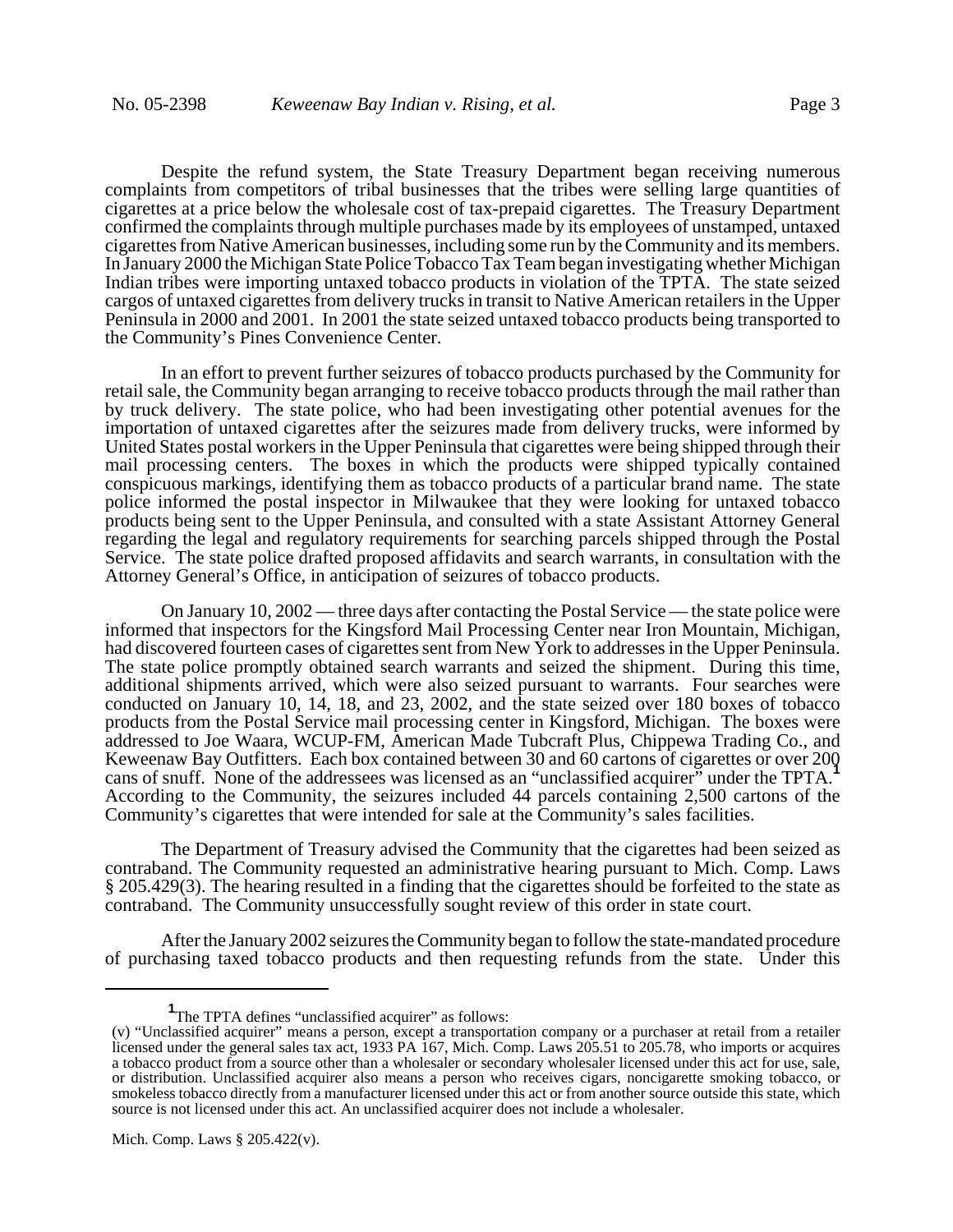procedure, the Community's net revenues from the sale of tobacco products dropped from \$556,789 in 2001, to \$125,963 in 2002. The Community continued to purchase taxed tobacco products and to file tax refund claims with the Michigan Department of Treasury through April 2004. However, the Department of Treasury refused to issue refund claims totaling \$138,260 for August 2003 and December 2003 through April 2004, based on its determination that the Community's sales to its members in August 2003 exceeded the amount of cigarettes that those members could reasonably have been expected to have consumed in a one-year period. The state arrived at its estimated amount based on statistics regarding the Community's population, the Surgeon General's statistics on Native American smoking rates, and empirical data regarding cigarette consumption of other Native American tribes. The state also had evidence that one Community member was purchasing between 100 and 152 cartons of cigarettes per month and selling them over the Internet.

The state's refusal to issue the refunds prompted negotiations between the state and the Community's attorney regarding the number of refundable sales. The state proposed an annual quota or refund ceiling for the Community of 3,281,000 cigarettes, and the Community representatives proposed an annual quota or refund ceiling of over 8,000,000 cigarettes. The negotiations did not result in a resolution.

### II.

The Community filed the present action on May 29, 2003, seeking declaratory and injunctive relief, as well as damages, related to taxation under the Act and the seizures of tobacco products sent by mail to the Community. Named as defendants are State Treasurer Jay Rising, and two officers of the Michigan State Police, Harrold Reid and Timothy Blanksvard, who participated in the seizure of cigarettes at the Kingsford Mail Processing Center. The parties brought cross motions for summary judgment regarding the legality of the tax. On September 30, 2004, the district court issued the first of two summary judgment orders, granting in part the defendants' motion for summary judgment and ruling that the legal incidence of the tax fell on consumers and not the Community or its members. After additional discovery, the parties again filed motions for summary judgment. The district court again found for the defendants, and granted their motion in its entirety, dismissing the action altogether.

The Community raises six issues on appeal. It argues that 1) the legal incidence of the tobacco tax falls on the Community and its members rather than non-tribal members, in violation of federal law; 2) the Act imposes more than minimal burdens on the Community; 3) an 1842 treaty between the Community's predecessors in interest and the United States prohibits the application of the Act to Community sales; 4) the searches and seizures of tobacco shipments to the Community are unconstitutional usurpations of federal authority to regulate the mails; 5) the searches violated the Community's sovereign immunity; and 6) the search warrants used were invalid under the Fourth Amendment. The first of these six issues was addressed in the district court's first summary judgment order, issued on September 30, 2004, and the other five were addressed in its second summary judgment order, issued on September 12, 2005.

#### III.

We review a district court's grant of summary judgment de novo, and must view "the facts and any inferences that can be drawn from those facts . . . in the light most favorable to the nonmoving party." *Bennett v. City of Eastpointe*, 410 F.3d 810, 817 (6th Cir. 2005) (citing *Matsushita Elec. Indus. Co. v. Zenith Radio Corp.*, 475 U.S. 574, 587 (1986)). Summary judgment is only appropriate "if the pleadings, depositions, answers to interrogatories, and admissions on file, together with the affidavits, if any, show that there is no genuine issue as to any material fact and that the moving party is entitled to a judgment as a matter of law." *Id*. (quoting Fed. R. Civ. P. 56).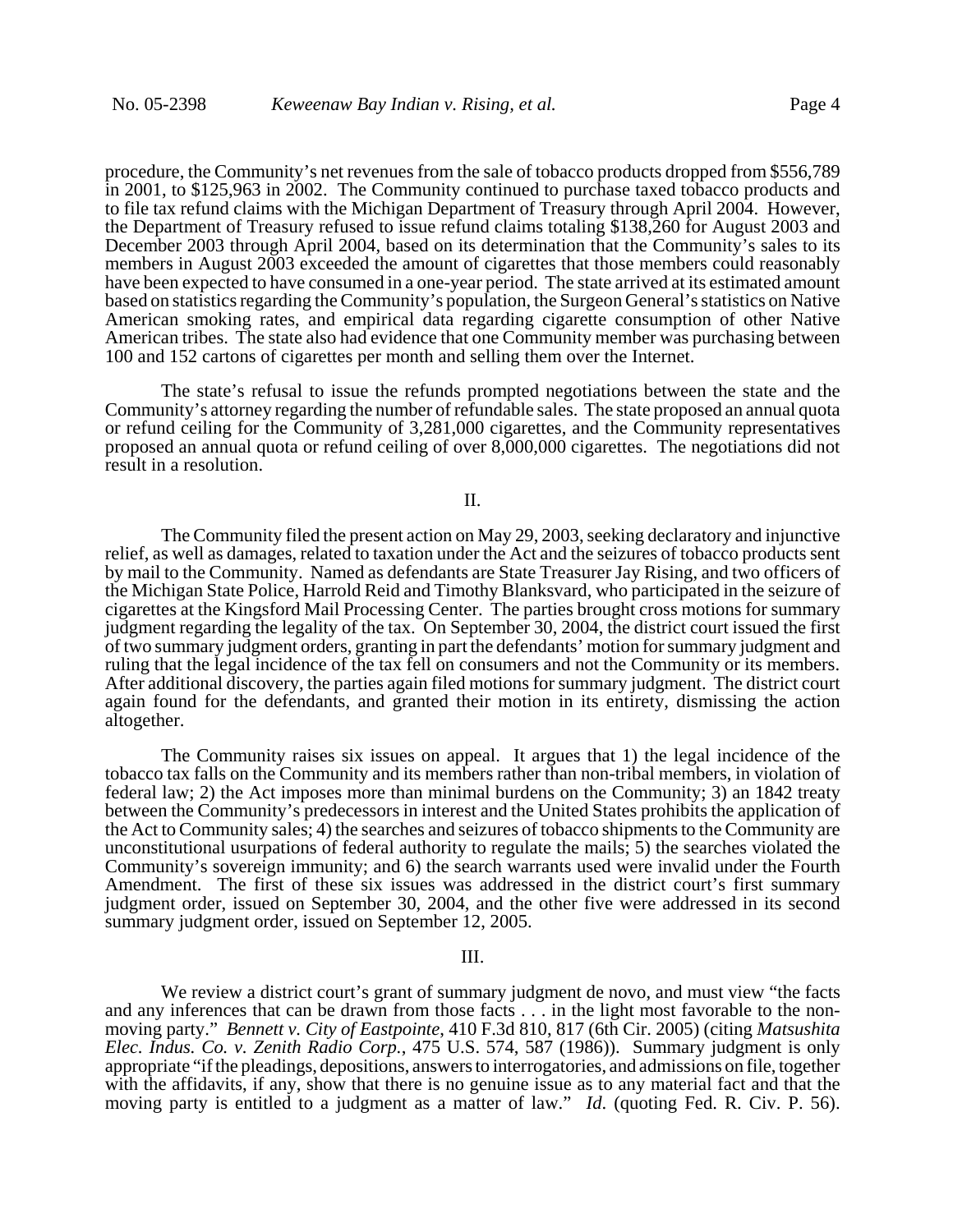Weighing of the evidence or making credibility determinations are prohibited at summary judgment — rather, all facts must be viewed in the light most favorable to the non-moving party. *Id*.

#### IV.

# **A. Is the Michigan tax invalid because its incidence falls on the Community, rather than non-member consumers?**

"The Constitution vests the Federal Government with exclusive authority over relations with Indian tribes . . ., and in recognition of the sovereignty retained by Indian tribes even after formation of the United States, Indian tribes and individuals generally are exempt from state taxation within their own territory." *Oklahoma Tax Comm'n v. Chickasaw Nation*, 515 U.S. 450, 455 (1995) (quoting *Montana v. Blackfeet Tribe*, 471 U.S. 759, 764 (1985)). For this reason, a state cannot tax products such as cigarettes that are sold on an Indian reservation to tribal members for their own use unless authorized to do so by Congress, but can tax sales made by a tribe to individuals who are not tribal members. *Wagnon*, 126 S. Ct. at 681 ("States are categorically barred from placing the legal incidence of an excise tax '*on a tribe or on tribal members* for sales made *inside Indian country*.'" (emphasis in original, internal citation omitted)). In examining the permissibility of a tax scheme that has some effect on an Indian tribe, "[t]he initial and frequently dispositive question . . . is who bears the legal incidence of [the] tax." *Id*. Although there is no categorical bar on sales by tribes to nontribal members, such taxation is subject to a balancing test of "federal, state, and tribal interests," and the state may only place "minimal burdens" on the tribe or tribal members "in collecting the toll." *Chickasaw*, 515 U.S. at 458-59.

The statute does not specifically address sales made by Indian tribes. The state has reached comprehensive tax agreements with several other tribes, as discussed in the State Treasurer's letter quoted above, to avoid burdening them with the tobacco tax. Even though the Community does not have an agreement with the state, members of the Community who buy cigarettes do not have to pay the taxes, and Community retailers can get a refund for sales to Community members based on taxes that they prepay but do not collect. The Community's argument is not that the incidence of the tax falls on its members as consumers (which would also be impermissible) but that it falls on the Community retailers in their sales to non-tribal purchasers.

The district court held in its initial summary judgment order that the legal incidence of the tax fell on the non-tribal consumers rather than on the Community. D. Ct. Op., Sept. 30, 2004. It thoroughly examined the TPTA, which established a tax and licensing process for the purchase and sale of tobacco products. The TPTA requires imposition of the tax through precollection, whereby the retailer must initially pay the tax to obtain tobacco products, and the products must bear a stamp to indicate that the tax has been paid. Mich. Comp. Laws §§ 205.426a, 205.422(p). The TPTA declares that its intent is to impose the tax on the consumer, and it contains a "permissive passthrough" provision that states "[a] person liable for the tax may reimburse itself by adding to the price of the tobacco products an amount equal to the tax levied under this act." Mich. Comp. Laws §§ 205.427, 205.427a. The district court rejected the state's argument that this legislative intent was dispositive of the question, reasoning that while a statement of intent could be relevant, it is only dispositive if it is consistent with the operation of the law. It also found the presence of a permissive pass-through provision instead of a mandatory provision not to be determinative. Although mandatory pass-through provisions support a finding that the legal incidence is on the consumer rather than the retailer, the Supreme Court has found legal incidences to be on consumers under statutes without mandatory pass-through provisions. *Calif. Bd. of Equalization v. Chemehuevi Indian Tribe*, 474 U.S. 9 (1985); *Washington v. Confederated Tribes of Colville Indian Reservation*, 447 U.S. 134 (1980).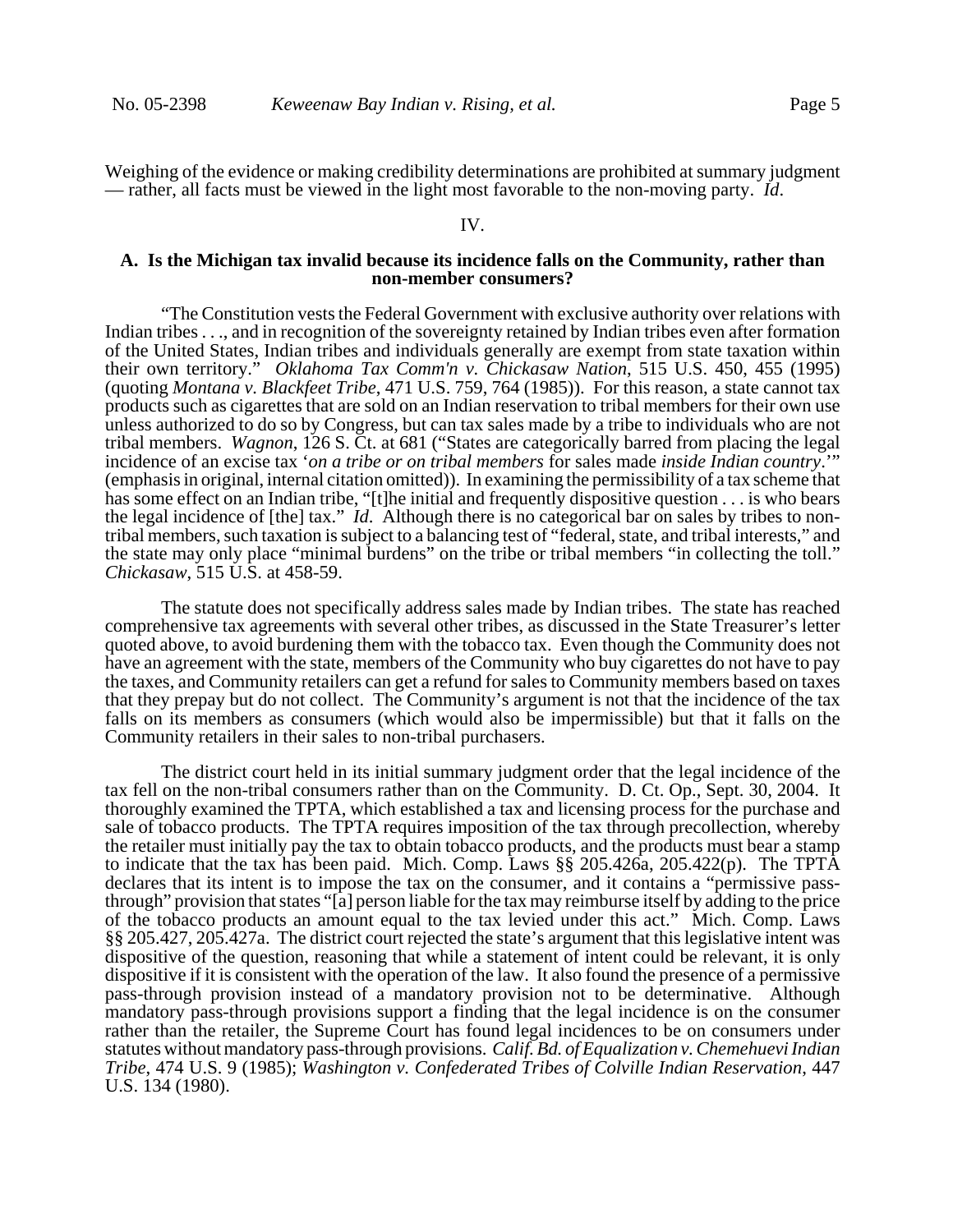The district court also reasoned that pre-collection of tobacco taxes had been approved in several Supreme Court cases as a valid means of collecting the taxes while only imposing a minimal burden on the tribes. D. Ct. Op. at 12. It further found that a bad-debt provision, which allows a party to obtain credit for prepaid taxes that it cannot collect, is evidence that the party does not bear the legal incidence of the tax. *See Chickasaw*, 515 U.S. at 461-62. Although the TPTA as enforced here did not initially contain a bad-debt provision, it was modified in 2003 to include such a provision allowing licensed tobacco sellers to obtain a credit for taxes incurred via bad debts. D. Ct. Op. at 13. In response to the Community's argument that the bad-debt provision did not benefit it because retailers were not licensees under the TPTA, the district court found that retailers mostly sell for cash, which alleviates the need for a bad-debt provision covering retail sales. *Id*. at 14.

The district court also relied on the liability created under the TPTA for sellers and consumers who possess unlicensed cigarettes as a factor supporting its conclusion that the legal incidence of the tax falls on consumers. It further noted a Michigan Court of Appeals decision determining that the incidence of the TPTA fell on consumers. Finally, the State Treasurer had written a letter to all of Michigan's federally recognized tribes, acknowledging the tax exemption for tribes and their members, and informing them that they could file for the tax refund for sales to tribal members. There was also evidence that the Community itself had participated in the refund system. Ultimately, although Michigan's taxation scheme was not identical to schemes that had been upheld by federal courts, the district court found that it imposed the legal incidence on the consumer.

 It is worth noting at the outset that the Supreme Court has put great weight on expressions of legislative intent in determining where the legal incidence of a tax falls. *See Wagnon*, 126 S. Ct. at 682 ("Kansas law specifies that 'the incidence of [the motor fuel] tax is imposed on the distributor of the first receipt of the motor fuel.' We have suggested that such 'dispositive language' from the state legislature is determinative of who bears the legal incidence of a state excise tax." (citing *Chickasaw*, 515 U.S. at 461 (describing statements of legislative intent that "expressly identify who bears the tax's legal incidence--distributors, retailers, or consumers" as "dispositive"))). Here, the Michigan statute provides that "[i]t is the intent of this act to impose the tax levied under this act upon the consumer of the tobacco products by requiring the consumer to pay the tax at the specified rate." Mich. Comp. Laws § 205.427a. Because the Community argues that it bears the legal incidence as a retailer and unclassified acquirer (as opposed to its members bearing the incidence as consumers), its argument is largely contravened by Michigan's "dispositive" statement of legislative intent. Thus, to some extent, the district court's examination of the actual effect of the tax goes beyond what the Supreme Court has required in this context.

Even so, if the actual operation of the tax contravenes the expressed legislative purpose, it would make little sense to rely entirely on a statement of legislative intent, and an examination of the operation of the law is thus warranted. *See Coeur D'Alene Tribe v. Hammond*, 384 F.3d 674, 683-84 (9th Cir. 2004) ("If the legislature could indirectly tax Indian nations merely by reciting . . . that the incidence of the tax was on another party, it would wholly undermine the Supreme Court's precedent that taxing Indians is impermissible absent clear *congressional* authorization. . . . [W]hile the legislative declaration is 'dispositive' as to what the legislature intended, removing the need to predict the legislative aim from reports and legislative statements, it cannot be viewed as entirely 'dispositive' of the legal issue that the federal courts are charged with determining as to the incidence of the tax.").

The Community points primarily to two facets of the TPTA as actually placing the legal incidence of the tax on the community: (1) the permissive, rather than mandatory pass-through provision, and (2) the shortcomings of the bad-debt provision. Although a mandatory pass-through provision strongly supports finding that the legal incidence falls on the consumer, the Supreme Court's precedent makes clear that it is not an absolute prerequisite. *See Chemehuevi Indian Tribe*, 474 U.S. at 11 ("None of our cases has suggested that an express statement that the tax is to be passed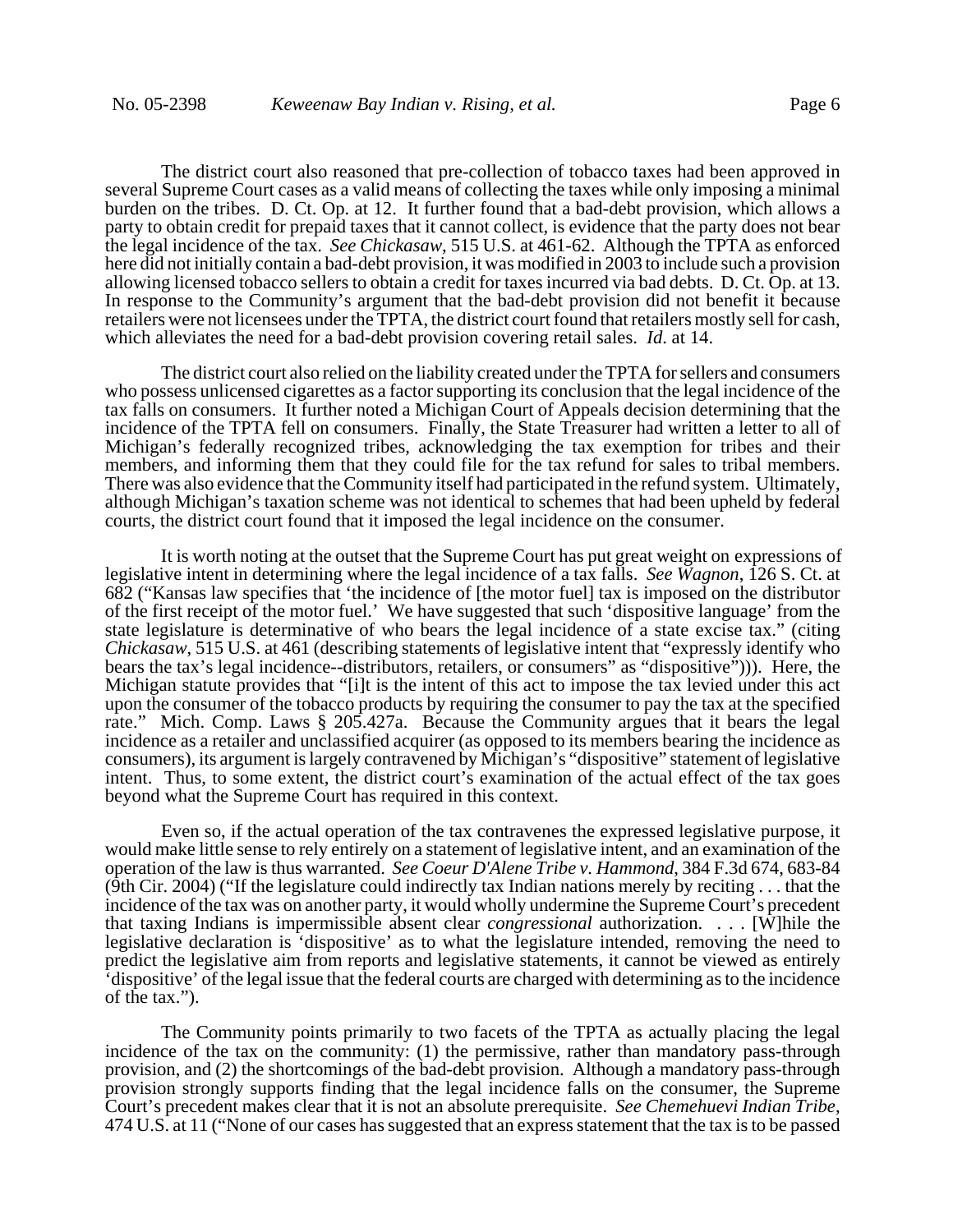on to the ultimate purchaser is necessary before a State may require a tribe to collect cigarette taxes from non-Indian purchasers and remit the amounts of such tax to the State. Nor do our cases suggest that the only test for whether the legal incidence of such a tax falls on purchasers is whether the taxing statute contains an express 'pass on and collect' provision."). The fact that the Community is able to pass the tax through to non-tribal consumers, even if it is not required to do so, is consistent with the legislature's intention and the district court's determination that the legal incidence falls on the consumer. While the Community emphasizes the significance of a mandatory pass-through versus a permissive pass-through, it only cites cases where a mandatory pass-through was found to support the incidence falling on the consumers. It has not identified a case — nor have we discovered one — where a permissive pass-through suggests the incidence lies with the retailer. The critical inquiry addressed by the Supreme Court is whether the retailer is **encouraged** to pass on the cost of the tax to non-tribal consumers — whether or not the pass-through is described by the statutory language as mandatory does not appear to be determinative of the legal incidence.

The application of the bad-debt provision here similarly does not undermine the legislative intent to place the incidence of the tax on the consumer. The Supreme Court has found that an entity's ability to withhold or recover taxes connected with bad debt is a significant factor in the legal incidence analysis. *Chickasaw*, 515 U.S. at 461 ("If the distributor remits taxes it subsequently is unable to collect from the retailer, the distributor may deduct the uncollected amount from its future payments to the Tax Commission."). The bad-debt provision here states that a "licensee may deduct the amount of bad debts from the tax levied." Mich. Comp. Laws § 205.427b. The TPTA provides for licensing of wholesalers and unclassified acquirers, but does not require or provide for licensing of retailers. Mich. Comp. Laws § 205.423. The Community functions alternatively as both a retailer (insofar as it sells tobacco products at retail) and an unclassified acquirer (through its acquisition of tobacco products from its suppliers, as defined by the Act). The district court determined that there is no need for the Community to take on bad debt as a retailer, because retail sales are rarely made on credit, and that to the extent the Community accrues bad debt as an unclassified acquirer (i.e. it sells on credit cigarettes it has imported other than through retail sales), it can in fact write off the bad debt. Stated differently, if the Community pays taxes on cigarettes it acquires and then sells to another entity without collecting payment, it can deduct the tax-related portions of this bad debt from its next tax payment. Although it might not be able to do this in its retail capacity, the Community does not effectively refute the district court's conclusion that as a retailer there is no need to accrue bad debt.**<sup>2</sup>** The bad-debt provision here is not as straightforward as that in *Chickasaw* given the varying applications to the Community, but its complicated functioning does nothing to undermine the legislature's attempt to make consumers pay the tobacco tax.

Additionally, the several other factors cited by the district court support its conclusion that the legal incidence of the tax falls on non-tribal consumers. Significantly, if consumers (other than tribal members) are found with unstamped and untaxed cigarettes, they are deemed "personally liable for the tax imposed by this act, plus a penalty of 500% of the amount of tax due under this act." Mich. Comp. Laws § 205.428. This provision strongly supports the state's argument that non-tribal consumers bear the legal incidence of the tax. *Cf. Chickasaw*, 515 U.S. at 462 ("Oklahoma's law imposes no liability of any kind on a consumer for purchasing, possessing, or using untaxed fuel; in contrast, the legislation makes it unlawful for distributors or retailers 'to sell or offer for sale in this state, motor fuel or diesel fuel while delinquent in the payment of any excise tax due the state.'").

<sup>&</sup>lt;sup>2</sup>The Community does not appear to make much of the fact that the statute was only recently amended to include a bad-debt provision. If it had been forced to pay taxes on tobacco products for which it should have been reimbursed for upon resale, but lost these assets because of the failure of its buyers to pay their debts, then the Community ought to have brought a damages claim for these losses. Instead the Community only addresses the current application of the bad-debt provision, suggesting that this issue is only relevant to its claims for injunctive or declaratory relief. The fact that this portion of its challenge only goes after the bad-debt provision on its face reinforces the district court's determination that there is little need for retailers to accrue bad debt.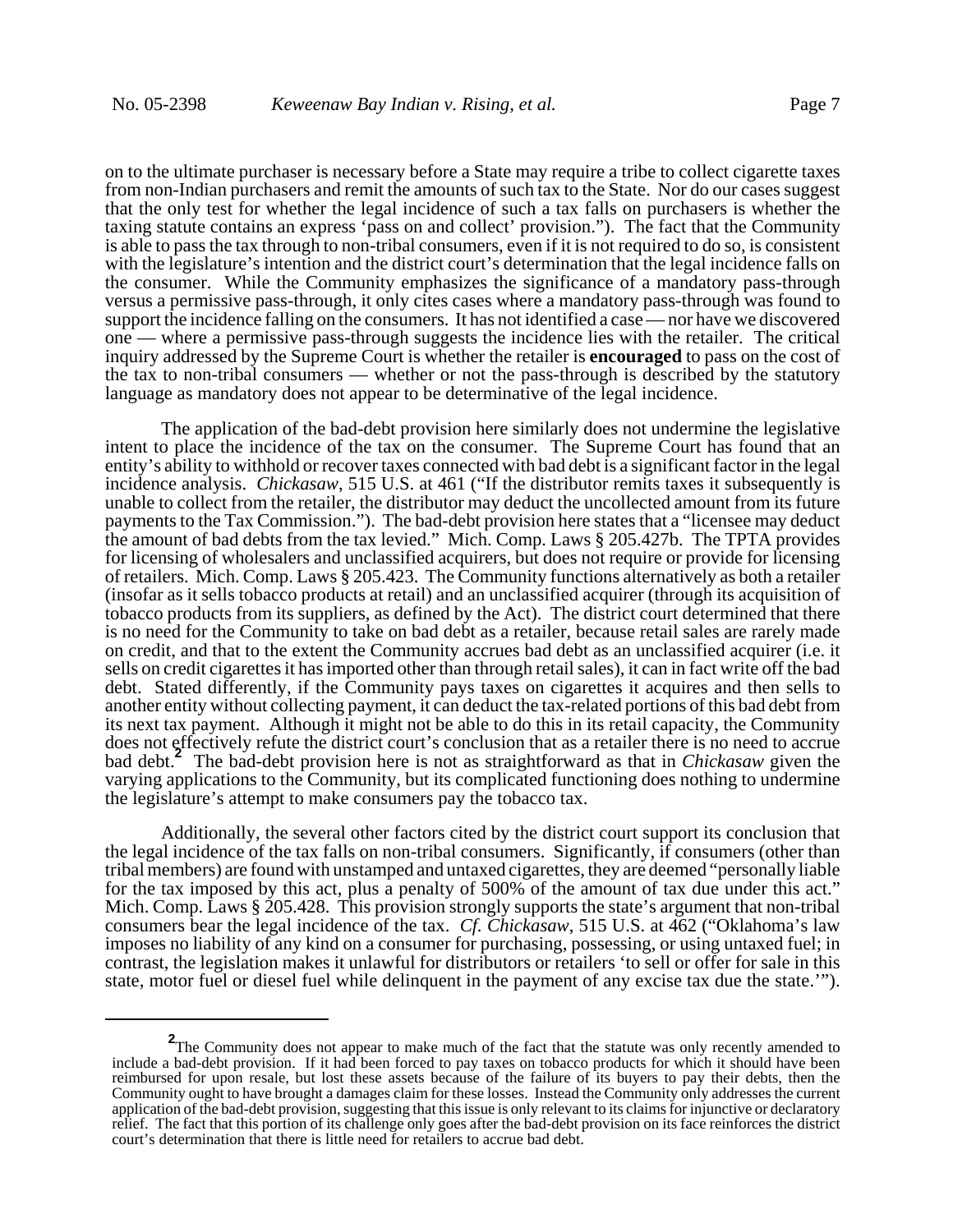Further, while the statute does not explicitly state how it is to apply to non-taxable sales on Indian reservations to members of Indian tribes, the State Treasurer wrote a letter to the Community in 1999 recognizing the exemption and clarifying the procedures by which it would operate. D. Ct. Op. at 15-16. This letter further supports the state's claim that as enforced, the statute is consistent with the legislature's intention to place the legal incidence of the tax on the consumers and not on the Community.

For these reasons we affirm the district court's conclusion that the legal incidence of the tax falls on non-tribal consumers and not on the Community.

# **B. Is the State's requirement that the community "pre-pay" the tax more than a minimal burden under federal tax law?**

The Community argues that even if the legal incidence of the state's tobacco tax falls on nontribal consumers, the tax is still invalid because the collection scheme places more than a minimal burden on the tribe.<sup>3</sup> Specifically, the Community contends that the requirement that it pre-pay the cigarette tax with respect to products to be sold in Indian territory amounts to a tax itself, even if it is eventually refunded. The Community has to wait to be reimbursed until the prepayment amounts are calculated, submitted to the state, and actually refunded. Exacerbating the problem further, the state can withhold payment for up to 45 days without paying interest, essentially creating a tax equal to the amount of interest that would accrue on the refund.<sup>4</sup> Moreover, the state has withheld large portions of the Community's refunds based on its unilateral determination that the Community must have been selling tax-free cigarettes to non-tribal members. The state has also delayed several refund payments beyond 45 days without explanation.

The Community acknowledges that the Supreme Court has approved state requirements that Indian retailers collect state taxes from non-tribal members, remit those proceeds to the state, and maintain records regarding the collection of taxes. *See, e.g., Chemehuevei*, 474 U.S. at 12; *Colville*, 447 U.S. at 159-60. In an attempt to distinguish this case, it focuses on the prepayment requirement, the 45-day time period during which it assumes the tax for sales to tribal members prior to being refunded, and the fact that the state has at times withheld refunds for longer than 45 days without providing any interest or other additional refund to the Community. The state and the Community agree that the Supreme Court has never addressed the question of whether prepayment by a tribe is only a minimal burden. The state contends, however, that this burden is in fact minimal, as it only involves minor administrative fees and a temporary withholding of the refunds to which the Community is entitled. The state also contends that this burden is necessary due to the problems with enforcement it has encountered, and the administrative burdens that would fall upon the state if the taxes were collected after sale. The state introduced evidence that the Community's cost resulting

**<sup>3</sup>**<br>As mentioned briefly in Section A above, a state can place a minimal burden on a tribe in collecting its tax only if the prerequisite balancing test of "federal, state, and tribal interests" favors the state's collection of the tax through the tribe. *Chickasaw*, 515 U.S. at 458-59. The district court conducted this analysis and found that the balance of interests favored the state. D. Ct. Op., 9/12/05, at 11-13. On appeal, the Community does not appear to challenge the conclusion that the state may impose a minimal burden on the tribe in collecting taxes from non-tribal members based on the balancing of interests, but instead argues that the TPTA impermissibly imposes more than a minimal burden.

<sup>&</sup>lt;sup>4</sup>The exact time when the Community is forced to assume the tax liability varies. In sales to non-tribal purchasers, the Community recoups the tax upon sale of the tobacco product, but still has to assume the tax from the time of its purchase of the products through the time of sale, which averages two weeks according to the state. For sales to tribal members, the 45-day period (and any additional delay on the part of the state) is added to this two-week period.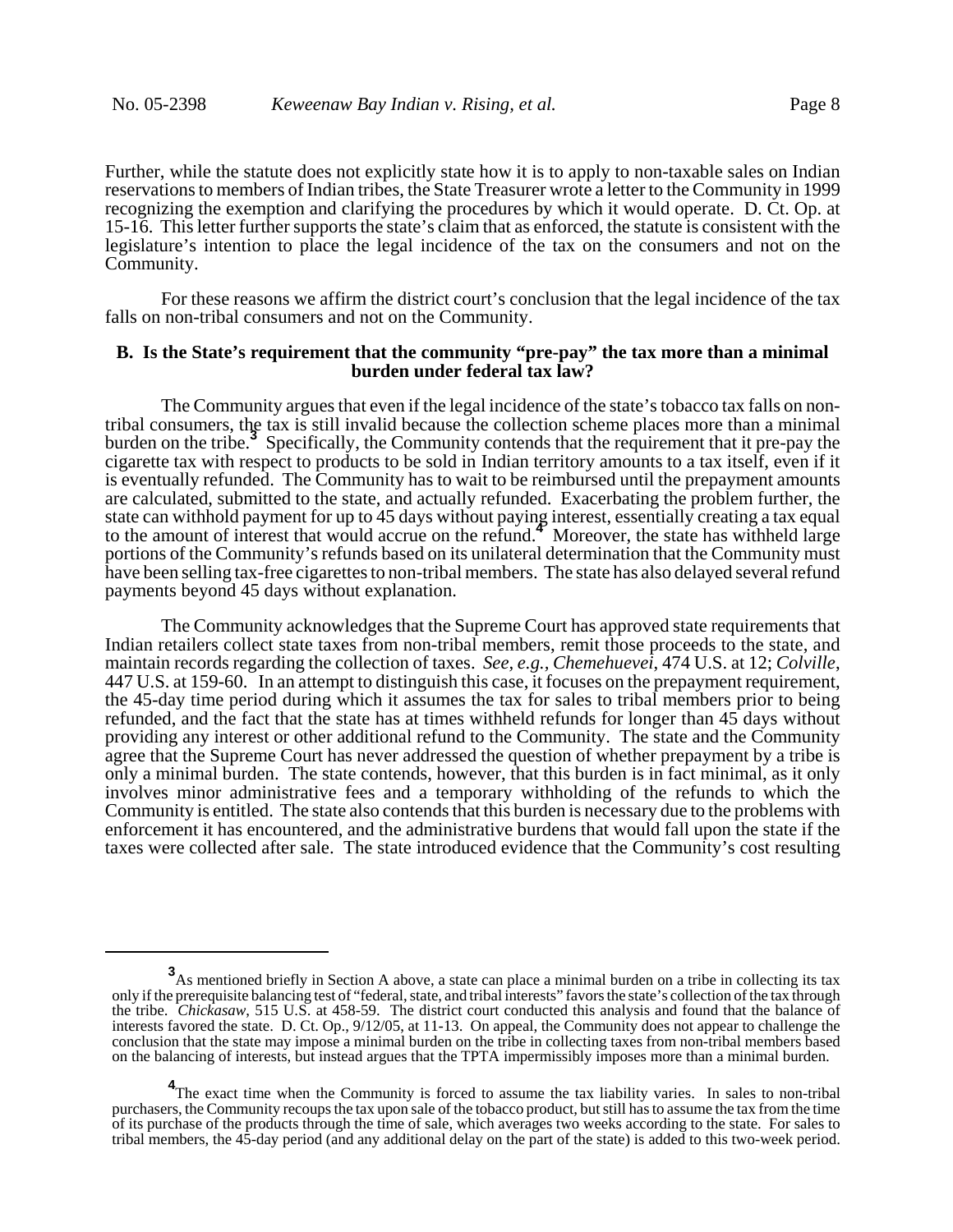from the unavailability of the funds amounted to \$952 over a two-year period.**<sup>5</sup>** Joint App'x at 1074- 75. The Community claimed that this was an underestimate and that the methodology in calculating this amount was fraught with errors, but did not offer a competing estimate. *See* D. Ct. Op., 9/12/05, at 14.

The district court rejected the Community's argument that the prepayment amounted to more than a minimum burden, given the state's "compelling and unrebutted evidence that its choice of refund system was reasonably necessary to prevent fraudulent sales or tax avoidance." *Id*. at 17. It acknowledged that the prepayment amounted to a "temporary tax," but found that the economic and administrative burdens imposed on the tribe were still sufficiently minimal. The district court also emphasized that Michigan's refund scheme "compares favorably" with the New York's method of taxation approved by the Supreme Court in *Dep't of Taxation and Finance of New York v. Milhelm Attea & Bros., Inc.*, 512 U.S. 61, 73 (1994), in which the state set a quota of cigarettes that the tribe could purchase tax-free. D. Ct. Op. at 16-17. Although it expressed concern over both the delays of refunds beyond 45 days and the state's unilateral decision that the Community was not entitled to refunds when the Community's sales to its members exceeded reasonable levels of consumption, the district court upheld the tax method in large part as a valid means of preventing members of the community from evading the collection of the tax, in light of, among other things, evidence that members of the Community were purchasing up to 173 cartons of cigarettes in one month and selling them over the internet. *Id*. at 14-18.

The Supreme Court has explained the minimal burden inquiry by stating that "States may impose on reservation retailers minimal burdens reasonably tailored to the collection of valid taxes from non-Indians." *Milhelm Attea*, 512 U.S. at 73. The state has raised substantiated and valid concerns about enforcement of the cigarette tax as a justification for the pre-collection of the taxes. Although Michigan has gone further than any taxation scheme that has explicitly been approved by the Supreme Court, any additional burden created by the refund system is minimal. There is no showing that it leads to a greater administrative burden than the quota system approved in *Milhelm Attea*, and the roughly \$1000 dollars lost in interest is a relatively insignificant amount when compared to the \$400,000 in refunds received by the Community. Further, the state offers those tribes that enter into tax agreements with it the option of utilizing a quota system, whereby they can purchase a certain number of tobacco products tax free for sale to tribal members, thereby avoiding the "temporary tax" associated with prepayment. See Joint App'x at 1019 (Fratzke Aff.). Of course as a separate sovereign, the Community cannot be required to negotiate a collection agreement, but its consistent refusal to cooperate with the state only serves to make the collection process more burdensome on both parties.

Ultimately, the Community's repeated, brazen, and willful attempts to avoid remittance of the tax so as to profit from illegal sales of tax-free cigarettes to non-tribal members — which have wrongfully deprived the state of legitimate revenue — have forced the state to take a more aggressive approach to the collection of tobacco taxes. While the refund system could create a greater potential burden than a quota system, the "sole purpose" of the regulation, as in *Milhelm Attea*, is preventing tax evasion. *Id*. at 75. Consequently, we are convinced that Michigan's prophylactic refund system is "reasonably tailored to the collection of valid taxes from non-Indians." *See also id.* ("New York's decision to stanch the illicit flow of tax-free cigarettes early in the distribution stream is a 'reasonably necessary' method of 'preventing fraudulent transactions,' one that 'polices against wholesale evasion of [New York's] own valid taxes without unnecessarily intruding on core tribal interests." (quoting *Confederated Tribes*, 447 U.S. at 160, 162)).

**<sup>5</sup>** The state's expert described this amount as the interest that the Community lost over a two-year period based on its total refunds during that time of \$400,000, calculated using the "average annual interest rate on 3-month U.S. Treasury Bills in the secondary market." Joint App'x at 1074-75. The Community contests the accuracy of this methodology, but has not submitted a competing estimate.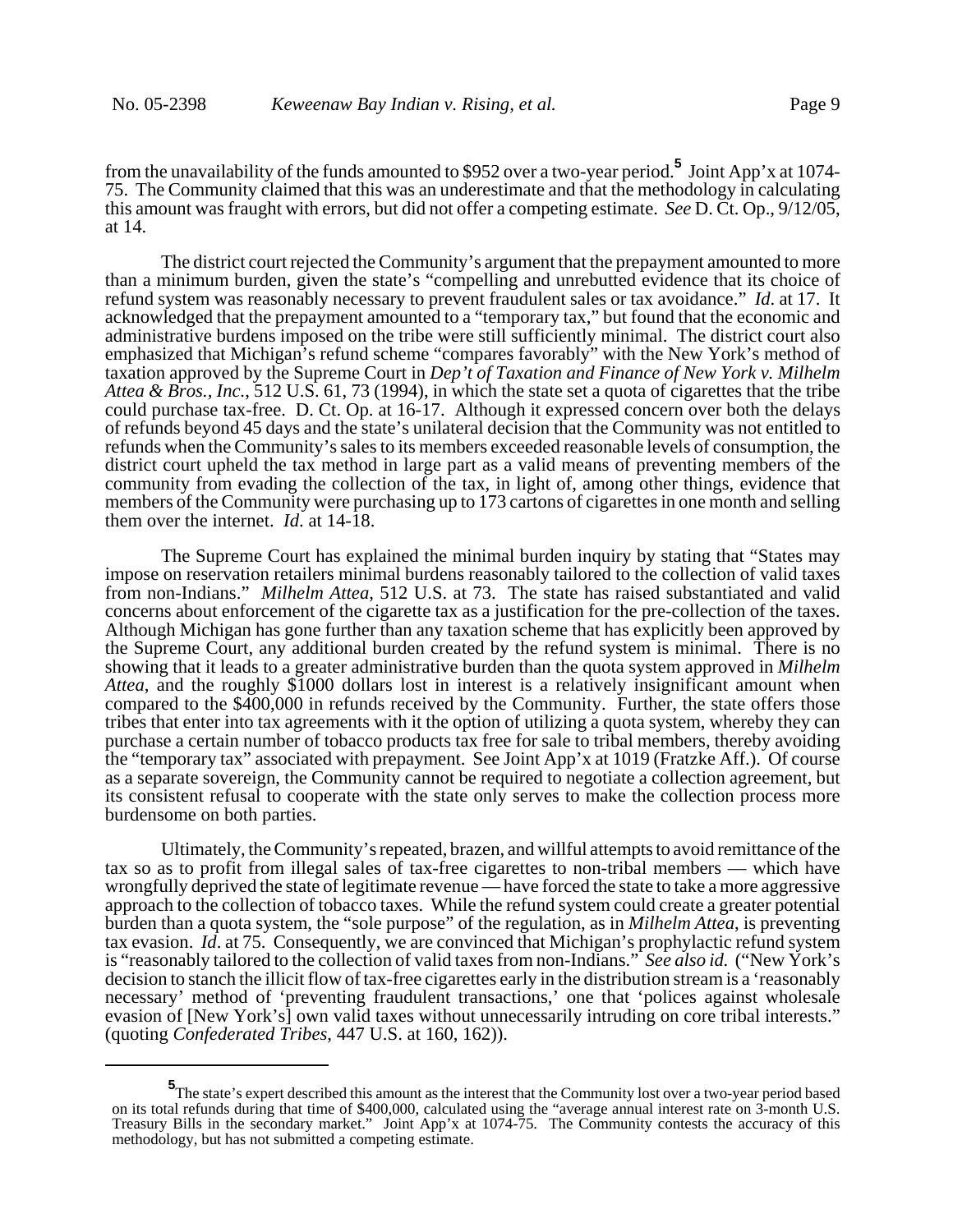We do share the district court's concern with the state's unilateral decision to deny certain refunds and their delay beyond 45 days in making others. We are not convinced, however, that these disputes over the state's administration of the TPTA are sufficient to undermine its overall validity. The present action only seeks declaratory and injunctive relief as to the validity of the TPTA, rather than compensation for shortcomings in the refund system. See Amended Compl., ¶¶ 41-65. If these problems continue and the state refuses to adequately compensate the Community, it should be permitted to seek money damages for these losses. On its face, however, we find the refund system to be a permissible means of requiring the Community "aid the State's collection and enforcement" of valid taxes imposed on non-tribal members. *Moe v. Confederated Salish & Kootenai Tribes of Flathead Reservation*, 425 U.S. 463, 483 (1976).

### **C. Does the 1842 Treaty between the United States and the Community preempt the state tax?**

In 1842, the Chippewa and L'Anse Indians — predecessors in interest to the Community ceded the western half of the Upper Peninsula and parts of northern Wisconsin to the United States. Article II of the 1842 treaty provides in pertinent part that "the laws of the United States shall be continued in force, in respect to their trade and intercourse with the whites, until otherwise ordered by Congress." The Community contends that the reference to "laws of the United States" placed Indian commerce under the exclusive jurisdiction of federal law and stripped the states of all jurisdiction to tax it. The Community identifies several contemporaneous explanations of the treaty's language, which indicate that it was intended to prevent states from regulating trade in the territory.

The district court dismissed the Community's argument regarding the treaty, stating that "[t]he 1842 Treaty plainly makes federal law applicable to the Ceded Area, and federal law permits the states to impose their tobacco taxes on cigarette[] sales to nonmembers of the Tribe." The Community presents little basis for us to reject this reasoning. Federal law allows states to require tribes to aid in the collection and enforcement of taxes from non-tribal members. *Moe*, 425 U.S. at 483. This is not an area of law where states are altogether pre-empted from acting, as they are clearly permitted to require the assistance of tribes in collecting legitimate taxes from non-tribal members. *See, e.g., Malone v. White Motor Corp*., 435 U.S. 497, 504 (1978) ("Often Congress does not clearly state in its legislation whether it intends to pre-empt state laws; and in such instances, the courts normally sustain local regulation of the same subject matter unless it conflicts with federal law or would frustrate the federal scheme, or unless the courts discern from the totality of the circumstances that Congress sought to occupy the field to the exclusion of the States."). Because we have found that the TPTA properly aids the state in collecting taxes from non-tribal members, it is consistent with federal law and the provisions of the treaty.

#### **D. Do searches and seizures of tobacco products in the U.S. Mail violate Congress's exclusive authority over the mails?**

The Community next claims that the state's search of packages sent to it through the Postal Service and seizure of contraband untaxed tobacco products in those packages violated the exclusive federal authority over the mails, pursuant to Article I, Section 8 of the Constitution ("The Congress shall have Power . . . To establish Post Offices and post Roads.") . The district court found that the state validly seized the contents of the packages as contraband under state law, and reasoned that this did not amount to regulation of the mails. In support of its argument that the search was illegal, the Community points to a Postal Service regulation that prohibits postal workers from opening or inspecting mail without a federal search warrant. *See* 39 C.F.R. § 233.3 (g)(1).

The state points out that none of the state officers named as defendants violated this regulation, as it only prohibits Postal Service employees from allowing searches pursuant to state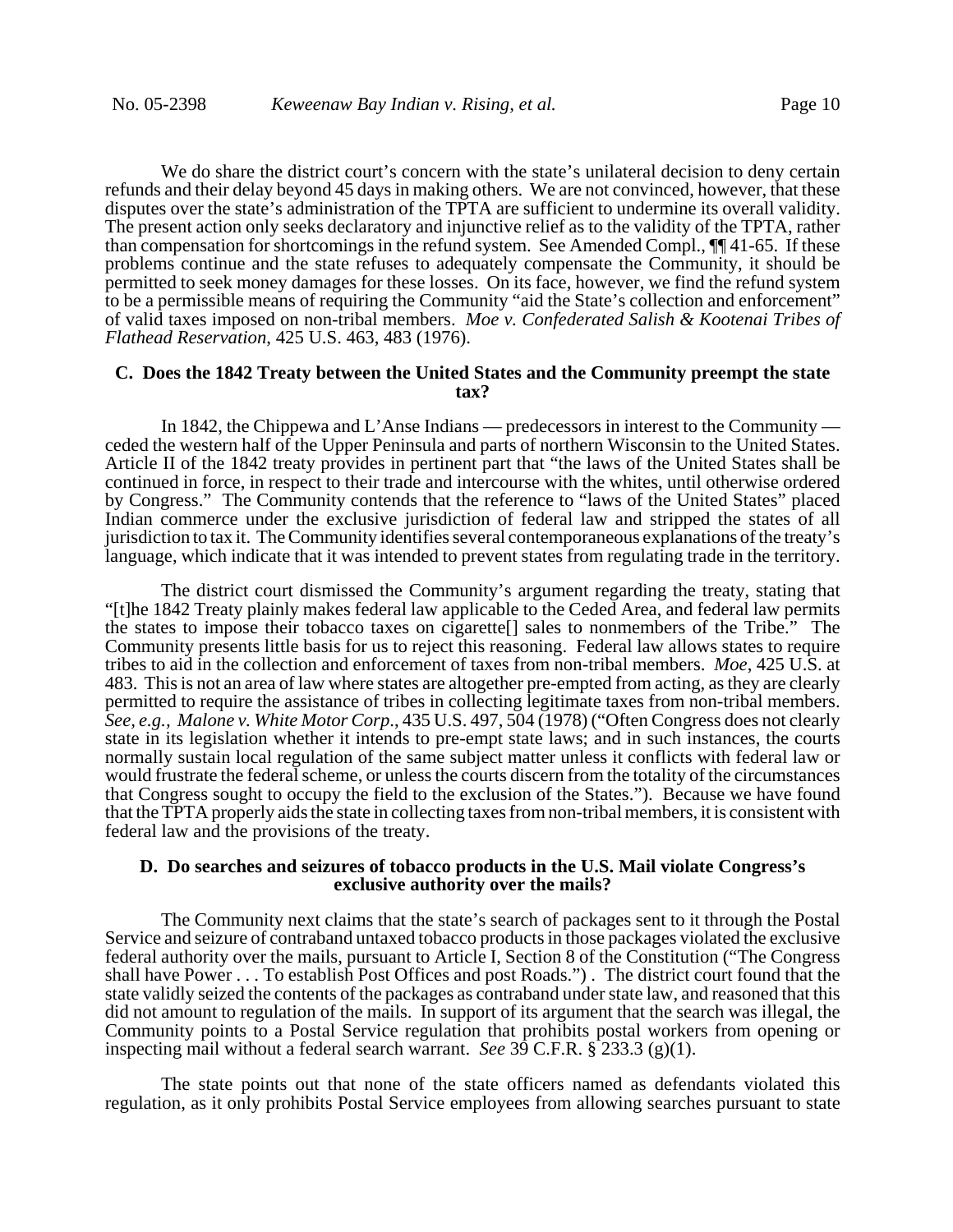warrants. The Community had originally named certain Postal Service employees as defendants, but dismissed them from the case.

The Community identifies no authority in support of its argument that the Constitution prohibits a state from seizing contraband in the mail. Although the Postal Service regulation prohibits it, this rule appears to be a matter of internal regulation of the Postal Service. In order for the Community to enforce this regulation, there must be some private right of action that would allow private enforcement. *See Alexander v. Sandoval*, 532 U.S. 275, 286 (2001) ("Like substantive federal law itself, private rights of action to enforce federal law must be created by Congress."). The Community has pointed to nothing in section 8 of Article I, the underlying statute, or this regulation that would suggest the intention to confer any individual right, or a private right of action to allow enforcement by individuals, nor do we have reason to believe that one would exist.<sup>6</sup> Instead the Community simply alleges that the state interference with the mails violates the Supremacy Clause and Congress's authority to regulate the mails. Compl. ¶64. Presumably the Postal Service could seek to enforce the regulation against the state authorities, or to refuse to honor state search warrants pursuant to the regulation. But in light of the Postal Service's apparent acquiescence in the searches in this case, we reject this argument as a basis for the Community to challenge the searches.

#### **E. Did the searches and seizures here violate the Community's sovereign immunity?**

The Community contends that the state is unable to seize tobacco products that are being shipped to it because it is immune from seizures as an independent sovereign. The district court rejected this argument based on its reading of two Supreme Court opinions finding such seizures permissible. *Citizen Band*, 498 U.S. at 514 ("Under today's decision, States may of course collect the sales tax from cigarette wholesalers, either by seizing unstamped cigarettes off the reservation, or by assessing wholesalers who supplied unstamped cigarettes to the tribal stores."); *Confederated Tribes*, 447 U.S. at 161-62 ("Cigarettes in transit . . . are not immune from seizure when the Tribes, as here, have refused to fulfill collection and remittance obligations which the State has validly imposed.").

The Community contends that these decisions are not controlling because the sovereign immunity issue was not raised by the parties. But whether or not the **litigants** in *Citizen Band* and *Colville* expressly argued that sovereign immunity prevented the seizures, the **Court** was well aware of the issue of tribal sovereign immunity when it approved the seizures in question. In fact, the *Citizen Band* Court explicitly approved such seizures as an alternative means of state enforcement in response to the state's argument that it was without a remedy due to the Court's holding that the tribe's sovereign immunity protects it from suit by the state. 498 U.S. at 514. Thus, contrary to the Community's argument, the Supreme Court has clearly endorsed state seizures as a remedy where sovereign immunity prevents in-court remedies. This underscores the problem with the Community's argument here, as it appears that sovereign immunity only provides immunity from suit, not from seizures. Although the Community attempts to portray seizures with a search warrant as a type of judicial process, the Supreme Court has clearly taken the opposite view, and the Community's argument on this point is not availing.

#### **F. Did the search warrants meet the particularity requirement of the Fourth Amendment?**

State officials executed four separate search warrants in conducting the seizures, based on tips from postal workers regarding the shipments of untaxed tobacco products to certain addressees in the

**<sup>6</sup>** Of course the Community has a private right of action to sue for violations of its Constitutional rights under 42 U.S.C. § 1983. However the use of a state warrant by state police rather than a federal warrant does not, on its own, violate any rights bestowed on the Community by the Constitution or any federal law, including the regulation, rendering enforcement of the regulation a separate matter altogether from enforcement of the Community's federal rights.